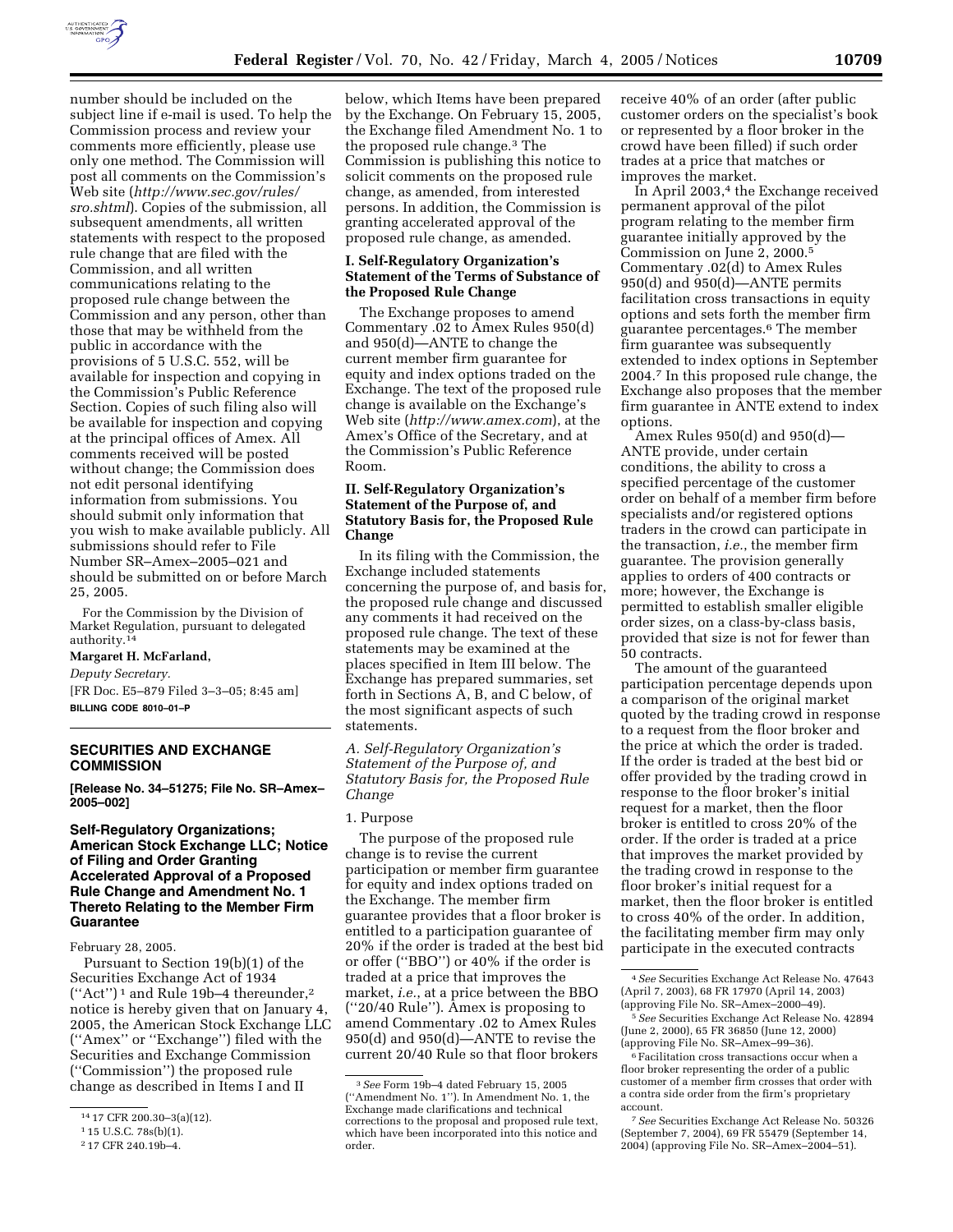after public customer orders on the specialist's book or represented by a floor broker in the crowd have been

filled. Under the proposal, floor brokers would be entitled to cross 40% of an order provided the order trades at a price that matches or improves upon the price given by the trading crowd in response to the floor broker's initial request for a market. All other requirements set forth in Commentary .02 to Amex Rules 950(d) and 950(d)— ANTE would remain the same. The Exchange proposes to amend Commentary .02(d) to Amex Rules 950(d) and 950(d)—ANTE by deleting the 20/40 Rule and specifying that a floor broker would be entitled to cross 40% of the contracts remaining after public customer orders on the specialist's book or represented in the trading crowd have been satisfied, provided the order trades at or between the best bid or offer given by the trading crowd in response to the broker's initial request for a market. The procedures for facilitating orders would remain the same with the only change being to the size of the member firm guarantee from 20% to 40%.

Current Commentary .02(d) to Amex Rule 950(d) entitles the specialist to a participation entitlement of 20% of the original order size when the floor broker crosses its 20% at the trading crowd's price. If the floor broker improves upon the crowd's price and takes its 40%, the specialist is not entitled to any participation guarantee. The Exchange retains this limitation (*i.e.*, that the percentage of the specialist's entitlement when combined with the amount of the order the floor broker crosses may not exceed 40%), recognizing that in most instances the effect of the proposed rule change would be that specialists are not entitled to participation guarantees (because the member firm typically would take its 40% guaranteed amount). The rule text has been revised to clearly indicate this limitation.

In order to remain competitive with other options exchanges, Amex believes that a change from the 20/40 Rule to a 40% member firm guarantee is necessary. In recent months both the Chicago Board Options Exchange, Inc. and the Pacific Exchange, Inc. have implemented a 40% member firm guarantee. In addition, the International Securities Exchange, Inc. (''ISE'') permits a 40% facilitation guarantee to its Electronic Access Members for those orders submitted through the ISE's Facilitation Mechanism. Accordingly, the Exchange asserts that this proposal is required to remain competitive.

#### 2. Statutory Basis

The Exchange believes that the proposed rule change is consistent with Section  $6$  of the Act, $8$  in general, and furthers the objectives of Section 6(b)(5) of the Act,9 in particular, in that it is designed to prevent fraudulent and manipulative acts and practices, to promote just and equitable principles of trade, to foster cooperation and coordination with persons engaged in facilitating transactions in securities, and to remove impediments to and perfect the mechanism of a free and open market and a national market system.

# *B. Self-Regulatory Organization's Statement on Burden on Competition*

The proposed rule change does not impose any burden on competition that is not necessary or appropriate in furtherance of the purposes of the Act.

# *C. Self-Regulatory Organization's Statement on Comments on the Proposed Rule Change Received From Members, Participants, or Others*

No written comments were solicited or received with respect to the proposed rule change.

#### **III. Solicitation of Comments**

Interested persons are invited to submit written data, views, and arguments concerning the foregoing, including whether the proposed rule change is consistent with the Act. Comments may be submitted by any of the following methods:

#### *Electronic Comments*

• Use the Commission's Internet comment form (*http://www.sec.gov/ rules/sro.shtml*); or

• Send an e-mail to *rulecomments@sec.gov.* Please include File Number SR–Amex–2005–002 on the subject line.

#### *Paper Comments*

• Send paper comments in triplicate to Jonathan G. Katz, Secretary, Securities and Exchange Commission, 450 Fifth Street, NW., Washington, DC 20549–0609.

All submissions should refer to File Number SR–Amex–2005–002. This file number should be included on the subject line if e-mail is used. To help the Commission process and review your comments more efficiently, please use only one method. The Commission will post all comments on the Commission's Internet Web site (*http://www.sec.gov/ rules/sro.shtml*). Copies of the

submission, all subsequent amendments, all written statements with respect to the proposed rule change that are filed with the Commission, and all written communications relating to the proposed rule change between the Commission and any person, other than those that may be withheld from the public in accordance with the provisions of 5 U.S.C. 552, will be available for inspection and copying in the Commission's Public Reference Room. Copies of such filing also will be available for inspection and copying at the principal office of the Exchange. All comments received will be posted without change; the Commission does not edit personal identifying information from submissions. You should submit only information that you wish to make publicly available. All submissions should refer to File Number SR–Amex–2005–002 and should be submitted on or before March 25, 2005.

# **IV. Commission's Findings and Order Granting Accelerated Approval of Proposed Rule Change**

After careful review, the Commission finds that the proposed rule change, as amended, is consistent with the requirements of the Act and the rules and regulations thereunder, applicable to a national securities exchange.10 Specifically, the Commission finds that the proposed rule change, as amended, is consistent with Section 6(b)(5) of the Act,11 which requires, among other things, that an exchange's rules be designed to promote just and equitable principles of trade, to remove impediments to and perfect the mechanism of a free and open market and a national market system, and, in general, to protect investors and the public interest. The Commission notes that the increase in the percentage that the floor broker is entitled to facilitate at the quoted market would not exceed 40% of an order. The Commission has found with respect to participation guarantees in other contexts that a maximum guarantee of 40% is not inconsistent with statutory standards of competition and free and open markets.12

<sup>8</sup> 15 U.S.C. 78f(b).

<sup>9</sup> 15 U.S.C. 78f(b)(5).

<sup>10</sup> In approving this proposed rule change, the Commission has considered the proposed rule's impact on efficiency, competition, and capital formation. 15 U.S.C. 78c(f).

<sup>11</sup> 15 U.S.C. 78f(b)(5).

<sup>12</sup>*See, e.g.*, Securities Exchange Act Release Nos. 42455 (February 24, 2000), 65 FR 11388 (March 2, 2000) at 11398; and 43100 (July 31, 2000), 65 FR 48778 (August 9, 2000) at notes 96–99 and accompanying text.